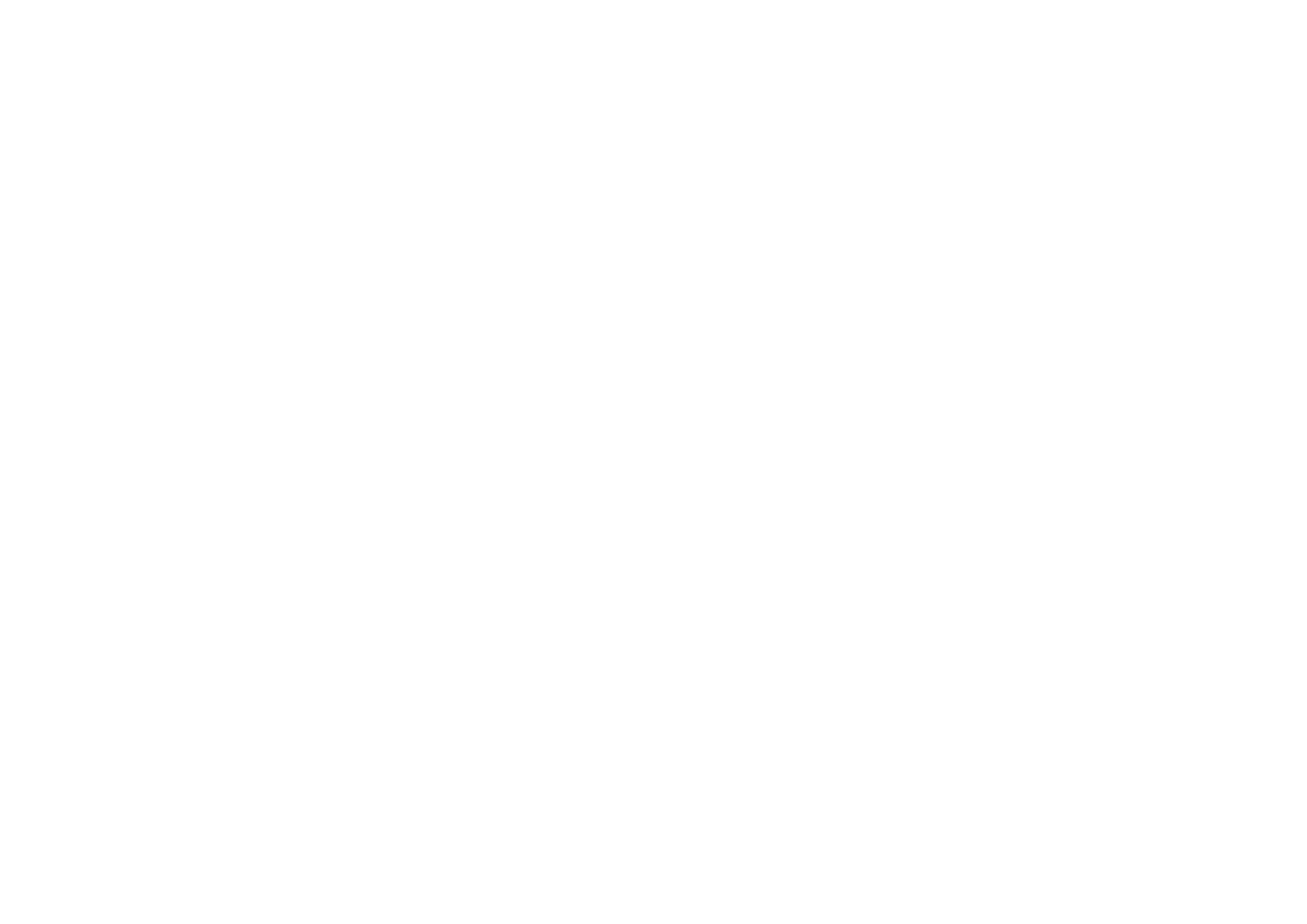## 2.2 Patient Experiences of Using Existing Services

In order to understand the experiences of Sheffield's patients when using local urgent care services an engagement exercise has been undertaken, which was supported by all GP practices in the city. A number of public meetings were held and key local groups were also contacted for contributions.

A copy of the full report can be found on the CCG's website [\(www.sheffieldccg](http://www.sheffieldccg.nhs.uk/) .nhs.uk/) along with a supporting report from Healthwatch. Examples of local groups contacted include ZEST, Chily Pep, the Community Wellbeing Team, Sheffield Cubed, Sheffield Futures, Activity Sheffield, Shipshape and Together Women.

 protected groups via the Equalities Hubs. Connections were also made with SOAR in the north of Sheffield through the Social Cafés run by Mind. The team also worked with colleagues in Sheffield City Council in order to contact the nine

north of Sheffield through the Social Cafés run by Mind.<br>In areas highlighted as high users of Accident and Emergency, patients were asked for their experiences whilst attending their GPs in Burngreave, Page Hall and Crystal Peaks.

 Finally, particular efforts were made to contact harder to reach groups, with visits including meeting residents of sheltered accommodation, a dance club for older ladies and a local epilepsy support group.

 The engagement process highlighted a range of issues. A number of recurring themes emerged:

- Problems with access to and variability of GP services.
- Patients are confused as to what services to use and when.
- Patients were frustrated when asked to repeat their history to each clinician they encountered.
- $\bullet$ Patients find the local system fragmented with a lack of integration across health and social care.
- Patients had mixed experiences of staff attitude giving descriptions of both of excellent, caring communication and the reverse.
- Different services available to patients depending on where they live in the city.
- Variability of community support/resilience.
- $\bullet$  Alternative services available in the community  $-$  care closer to home  $-$  transport.
- $\bullet$  Discharge failures  $-$  follow up and consistency of care.

 The key focus of the strategy and proposed model will be to reflect these findings and where possible address this changing need. Significant further engagement is planned and this will be part of the wider overarching Care Outside of Hospital agenda.

## 2.3 Health Needs in Sheffie ld

 The main causes of poor health and premature death in Sheffield are cancer, cardiovascular disease, respiratory disease and liver disease. Each year in Sheffield almost 42% of premature deaths are caused by cancer, and 25% by cardiovascular disease.

 Tackling this ill health largely lies with Public Health work and long term condition management. It will be a core element of the CCG's drive to reduce inequalities.